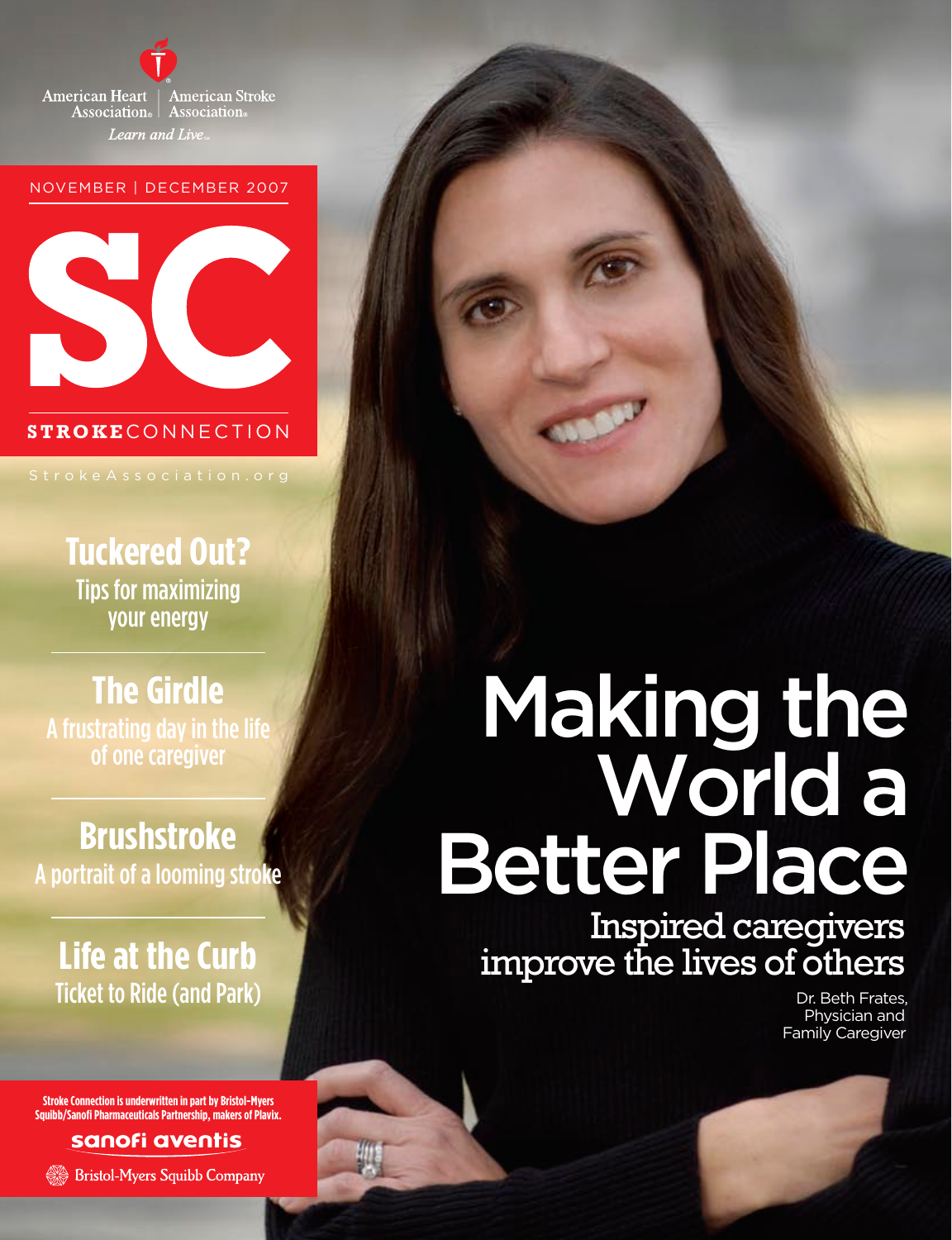"Caregivers of stroke survivors are overnight thrown into a full-time job they did not ask for, were not trained for and that has no end date. It is very important that caregivers know from the beginning that they have to find ways to take care of themselves. This self-care is not an indulgence; it is a necessity, and they must make it happen."

#### **Spreading the Word About the Comfort of Home**

ost family caregivers of stroke survivors experience enough to write a book, but who has the time? After a seven-year stint helping her husband coordinate the care of his father, who experienced a series of debilitating strokes, Maria Meyer did exactly that — wrote a book and founded a publishing company that specializes in resources for caregivers and trainers. *The Comfort of Home™: An Illustrated Stepby-Step Guide for Caregivers* has been used by caregivers for more than a decade and is now in its third edition. This year she published a new edition targeted to caregivers of stroke survivors: *The Comfort of Home™ for Stroke: A Guide for Caregivers.*



"After watching my husband's family negotiate their father's care, I felt you get more training and information when you buy cosmetics than when you bring a stroke survivor home from the hospital," said Maria, a mother of four and grandmother of four.

While she was not the primary caregiver, Maria observed her husband struggle with her father-in-law's care every day, and she became familiar with the complexity of caring for a person

who is incapacitated. "For seven years my husband and his family dealt with the challenges of caring for their father at home," Maria said. "When we were finally able to get a team of qualified, reliable and trained professional caregivers together, things changed: His health and outlook on life both improved. We brought him home from the nursing facility with the expectation of his living another month, and he lived for seven more years at home. A good team of caregivers was able to eliminate the frequent visits to the hospital for constant bouts of pneumonia. It allowed us to give him the best possible quality of life."

There were frightening and unhappy experiences as well. "Our most difficult times were dealing with inadequately trained professional caregivers. We once discovered, for example, that he had been given a near-toxic amount of concentrated medicine because the home health aide was not shaking his medicine bottle prior to dispensing the medication. The medication had separated in the bottle and floated to the top, so he was being given a dose at 100 percent concentration, without dilution. We only discovered this by observing him growing increasingly listless over several weeks. We ordered a blood test and discovered the problem."



Caregiver and author Maria Meyer

Maria's experience showed her that caregiving is not only complicated, but has serious consequences. She could see how doing it well made a huge difference. "Our primary job was to put together and supervise a team of caregivers for a stroke survivor who needed constant care," Maria said. "In hindsight, I wish I had better understood how difficult the role of caregiving for stroke really is. Knowing this now, I would look for more skills, or at least be sure resources were available to train and support the caregiver aides in that role. Sometimes we mistakenly think this is a simple job, just a matter of hiring an aide to help someone with activities of daily living. It is actually much more complicated than that. Try transferring a 180-pound person from a bed to wheelchair, or understanding that a grimace on the face